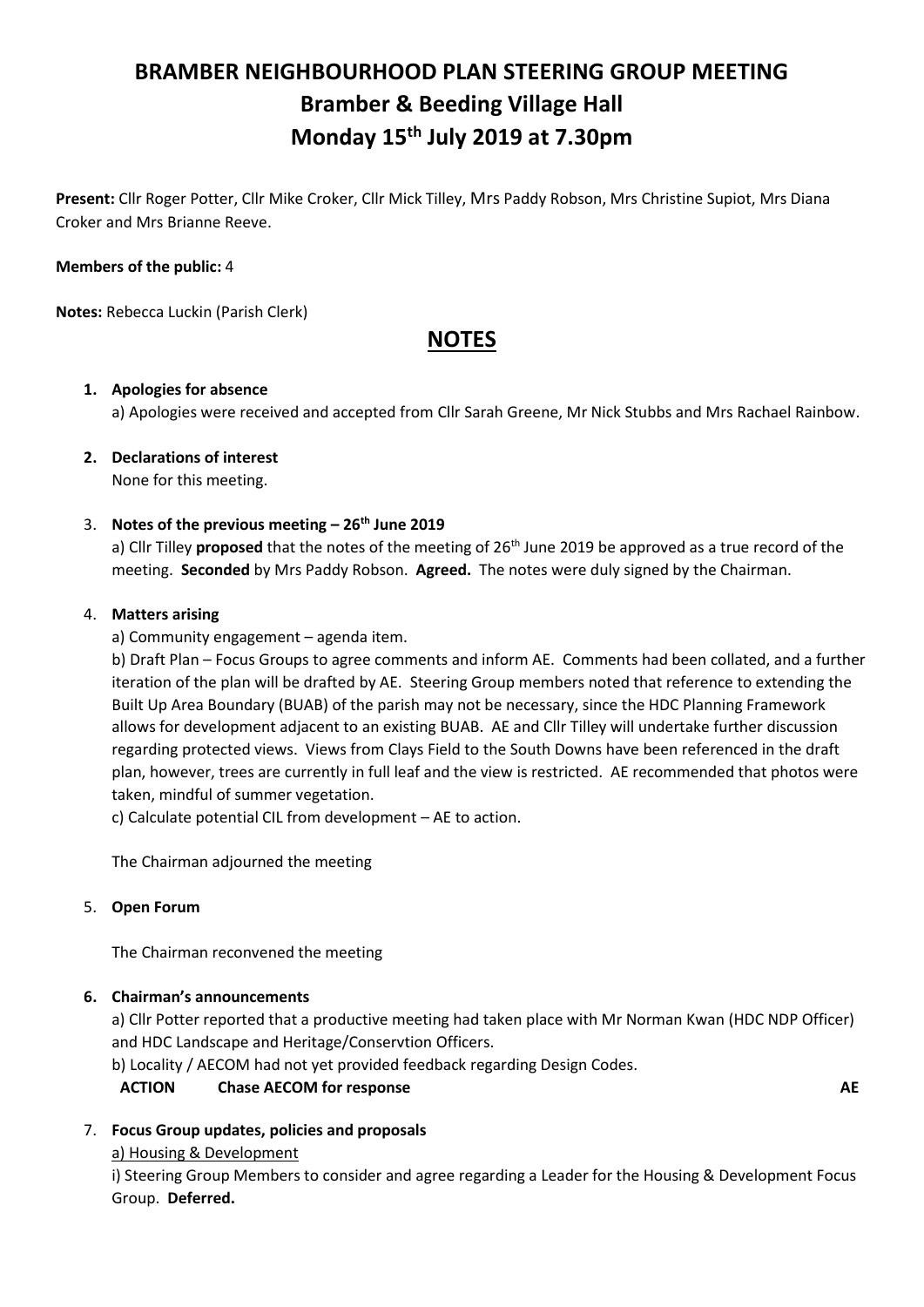ii) AE reported that HDC Neighbourhood Plan, Landscape and Conservation Officers had attended a meeting with Housing Focus Group members. A comprehensive review of Clays Field had been undertaken. The separation of the two villages had been highlighted and the importance of Clays Field in terms of preventing coalescence and urbanisation. The Conservation Officer had noted that heritage, and other protected assets, may be affected if any development were to be permitted. Castle Lane is a historical rural track and could be changed in nature, if developed. A hard copy of both reports will be requested from HDC, as evidence for the Neighbourhood Plan.

### **ACTION Request hard copies of reports** (emailed 16.07.19) **Clerk**

### **Cllr Croker joined the meeting at 7.45pm**

At the meeting earlier that day, Mr Norman Kwan had reiterated the options that remained available to Bramber Parish Council, which included completing the site assessment as part of the Bramber Neighbourhood Plan and either allocating it or rejecting it, or allowing HDC to undertake a site assessment and form an opinion on behalf of the Bramber Steering Group. Alternatively, Clays Field could be proposed as a local green space, due to the evidenced concerns raised by the HDC Landscape & Officer. Steering Group members were mindful that the Examiner could challenge this approach; a strong case would need to be put forward.

The plan could note that going forward, the Bramber Neighbourhood Plan would commit to considering other sites for allocation, should any come forward that were suitable and in compliance with the HDC Planning Framework.

Cllr Tilley **proposed** that, mindful of evidence provided by the reports and opinions of the HDC Landscape and Heritage Officers, and further evidence gained during assessments, the Steering Group should not include Clays Field as a development site. 100% of Clays Field should be proposed as a green space. **Seconded** by Mrs Christine Supiot. **Unanimously agreed.** Steering Group members will make recommendation to Full Council on 24th July 2019. The landowner will need to be informed immediately of any decision made by Full Council.

### b) Environment & Countryside

i) Steering Group Members noted the HDC Landscape Officer's Report, following a visit to the parish. ii) A further report had been obtained from Sussex Ornithological Society regarding common, and not so common, birds in the area.

c) Tourism, Commerce & Heritage – nothing to report for this meeting. d) Transport (Highways & PROWs) – comments had been provided to AE regarding the draft plan.

### 8. **Community Facilities Policy**

Nothing to report for this meeting.

### 9. **Steering Group Members to consider and agree draft plan** (circulated by AE)

a) AE will incorporate comments and share a revised copy with the Steering Group and colleagues.

- **ACTION Incorporate comments and circulate revised draft plan AE**
- **ACTION Provide copy of draft plan to Norman Kwan and Gavin Curwen (HDC) for review AE**
- **ACTION Item for the next agenda – consider and agree draft plan Clerk**

### **10. Publicity / Community Engagement**

a) AE, RP and the Clerk will liaise to set dates and plan community engagement events.

b) A Newsletter will be drafted updating on the process and advising of dates for community events.

- **ACTION Liaise regarding dates for community events AE, RP & Clerk**
- **ACTION Research available venues Clerk**
- **ACTION Research publicity options Clerk**